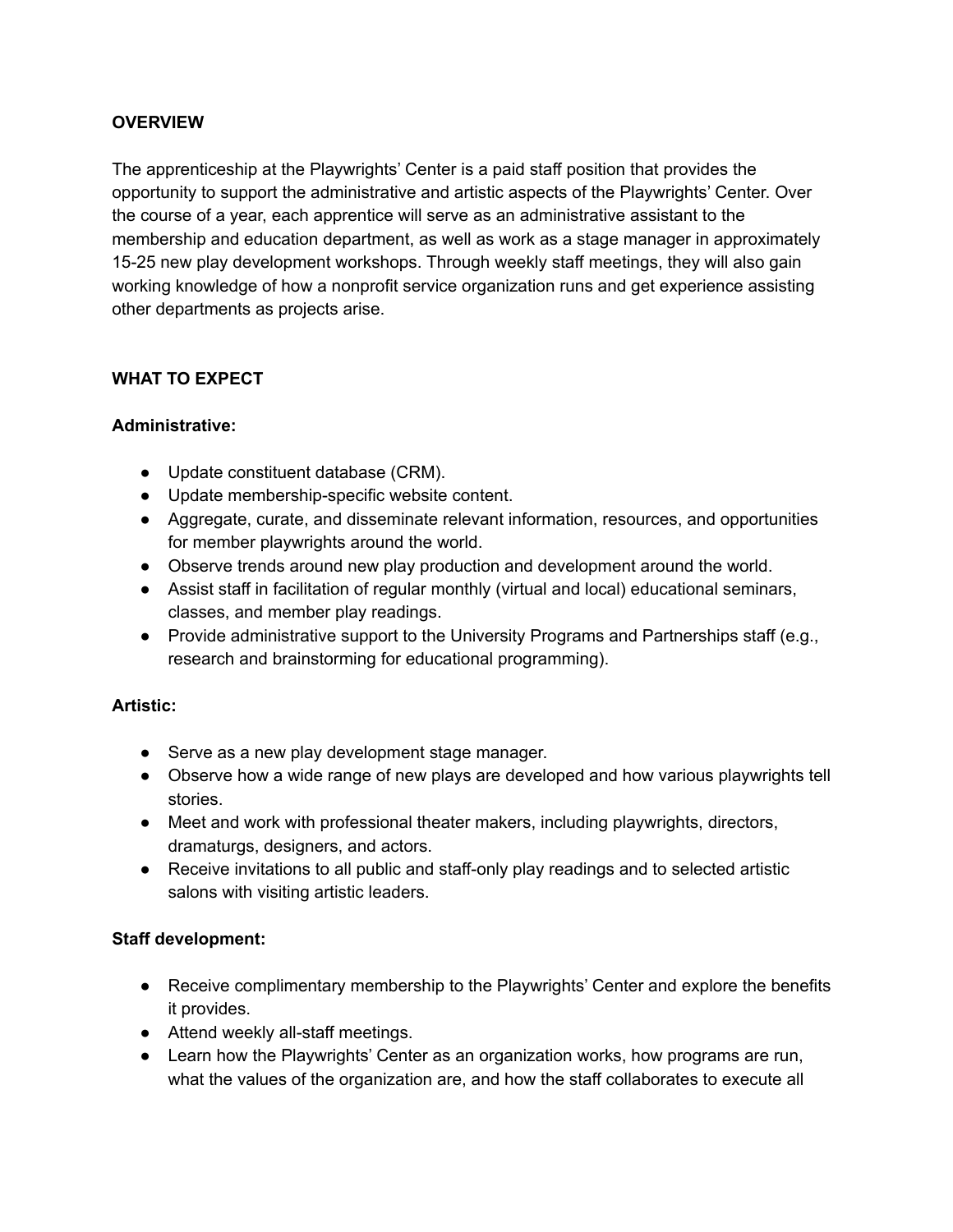parts of the organization's work. Observe how departments work together, where work intersects, and how staff approach strategic problem-solving.

- Work in and observe a non-profit theater arts service organization that values transparency and an artist-forward approach to their work.
- Meet with a new staff member each month who will teach you more about their work in the organization.
- Attend a monthly check-in with a supervisor who will assess your work, answer questions that come up for you, and offer additional support or resources as needed.
- Attend an end-of-term virtual conversation with previous apprentices.
- Attend an end-of-term conversation with one of the leaders of the organization (artistic or managing director) to talk about your next steps and to get career advice.

# **Health and wellness:**

- NICE HEALTHCARE enrollment and benefits
	- A supplement to health insurance
	- Provides you (and anyone living in your home) with in-home and virtual nurse practitioner visits, non-emergency services (including x-rays), and prescription refills
- Option to work from home when it is necessary

# **HOW TO MAKE THE MOST OF THE APPRENTICESHIP**

- If you are coming straight out of school and/or an environment where you have been very hands-on in conversation, development, and theater-making, this apprenticeship may feel like a dramatic shift. The challenge will be to become comfortable as an observer in a professional theater workshop setting. While you may be asked for input or to participate in deeper ways in certain workshops, the majority of the time you will be in a supportive role. Listening, observing, taking notes, and being curious about each different process will give you a lot of fodder for your own professional work down the road and insight into what kind of creative processes you want to create for yourself.
- Introduce yourself to people you want to know more (or ask the staff to make an introduction) and invite them to coffee or to a virtual meeting.
- If you are a playwright, request to have a play put on the schedule to be read and responded to during a monthly member open play session. If you are a dramaturg or director, request to facilitate a member open play reading and feedback session. If you are an actor, request an audition time during our general auditions so you may be considered for possible roles. For designers and production managers, you have a chance to observe design consultants during select workshops.
- We always recommend asking questions and letting PWC staff members—supervisors and staff in other departments—know about your interests, goals, and curiosities.